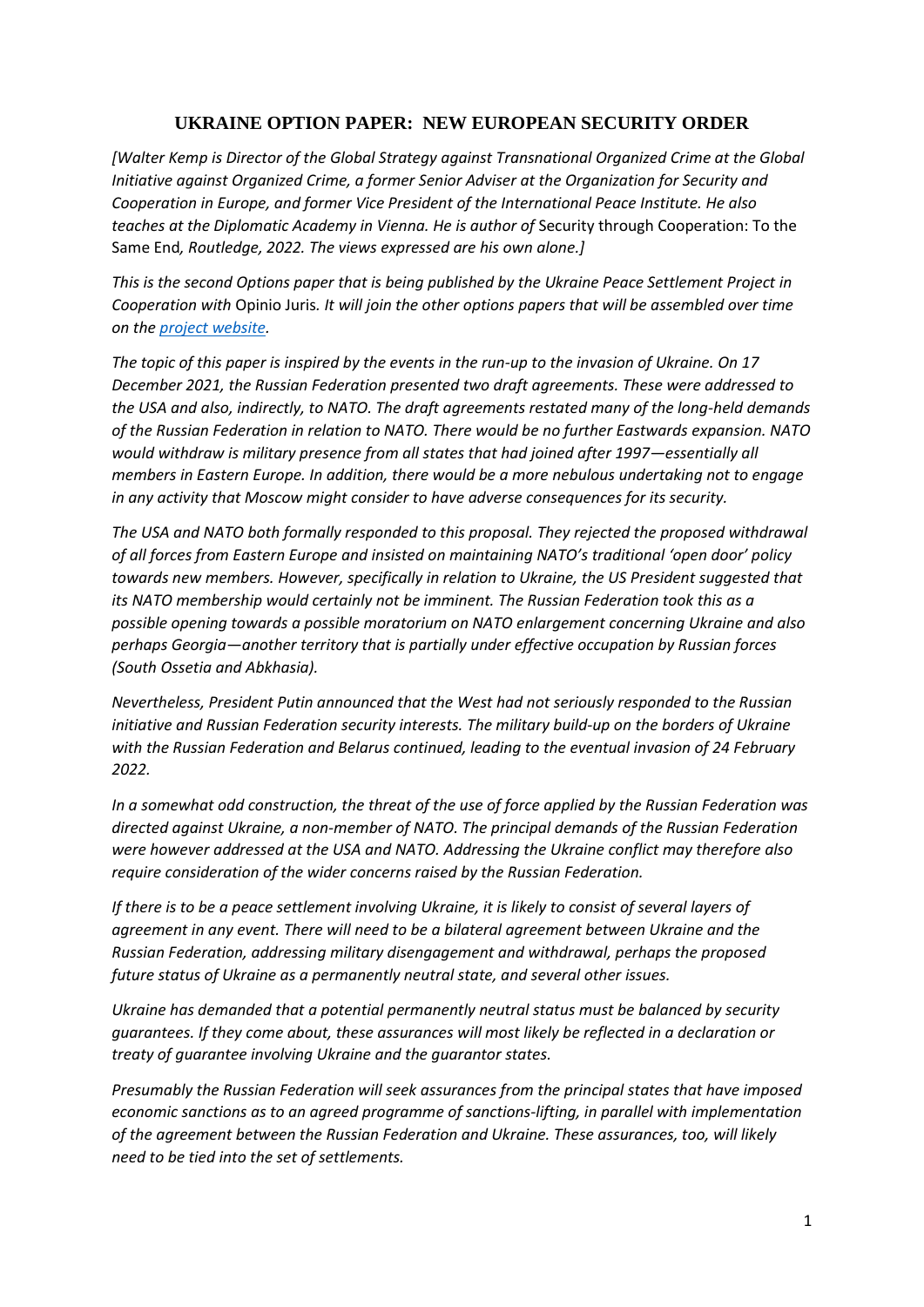*Beyond that, there is likely to be an undertaking from key states and international financial*  institutions relating to a major pledging conference for the reconstruction of Ukraine. If a settlement *is reached, these pledges will need to extend specifically also to conflict affected areas of Donbas that were, as of 23 February 2022, beyond the control of the Ukrainian government and that feature a mainly Russian-speaking population. The entire package may then well be endorsed by the UN Security Council.*

*The Russian Federation may also seek to return to the starting point—its demand for a new, Cooperative European Security Order. While it is unlikely that this can be agreed in the context of settlement negotiations on Ukraine, there might be an undertaking to consider or negotiate about such a new, or revived (OSCE) system.*

*Walter Kemp, one of the leading experts on the OSCE and cooperative security, is offering four main options of how one could think about such a revived European Order which might stabilize relations after the shock of the invasion in Ukraine. This may be complemented, or include, a renewed agreement on the limitation of nuclear weapons of intermediate range (a new INF Treaty), further and revived agreements on the balance of conventional forces in Europe, new modalities on limiting large-scale military manoeuvres and providing for their transparency, and perhaps agreements on other stabilizing measures aiming to prevent incidents and build confidence. This could include agreements to prevent the aggressive probing of air defences by military flight into, or very close to, certain borders, as the Russian Federation demanded in the run-up to the invasion.*

*The contribution by Walter Kemp offers models for the conceptual and institutional bracket that would hold these steps and measures together and give them a collective shape in the form of a new Cooperative European Security Order.*

*Marc Weller*

# **UKRAINE OPTION PAPER II: NEW EUROPEAN SECURITY ORDER**

# **Introduction: Past Proposals to Reform the European Security Architecture**

While the war in Ukraine has strengthened NATO and unified the European Union, it has badly damaged the idea of pan-European security as envisioned in the Charter of Paris (1990) that was supposed to usher in "a new era of democracy, peace and unity in Europe" or the idea of a Euro-Atlantic and Eurasian security community as envisioned in the OSCE Astana Commemorative Declaration of December 2010. After the war in Ukraine, what are options for a new European security order?

Ever since his speech at the Munich Security Conference in 2007, President Putin has been calling for a new European security order. Because of the war in Ukraine and the damage that has been done, the European security architecture will have to be repaired, even rebuilt. What was not possible by design is now required by necessity – but has become much more difficult. Addressing the creation of a new European security order could therefore be an incentive for the sides to approach a settlement – both to the conflict between Russia and Ukraine, and between Russia and the West.

The foundations of the current European security architecture originate in the Helsinki Final Act. This document, agreed on 1 August 1975, included ten principles guiding relations between states taking part in the Conference for Security and Cooperation in Europe (CSCE).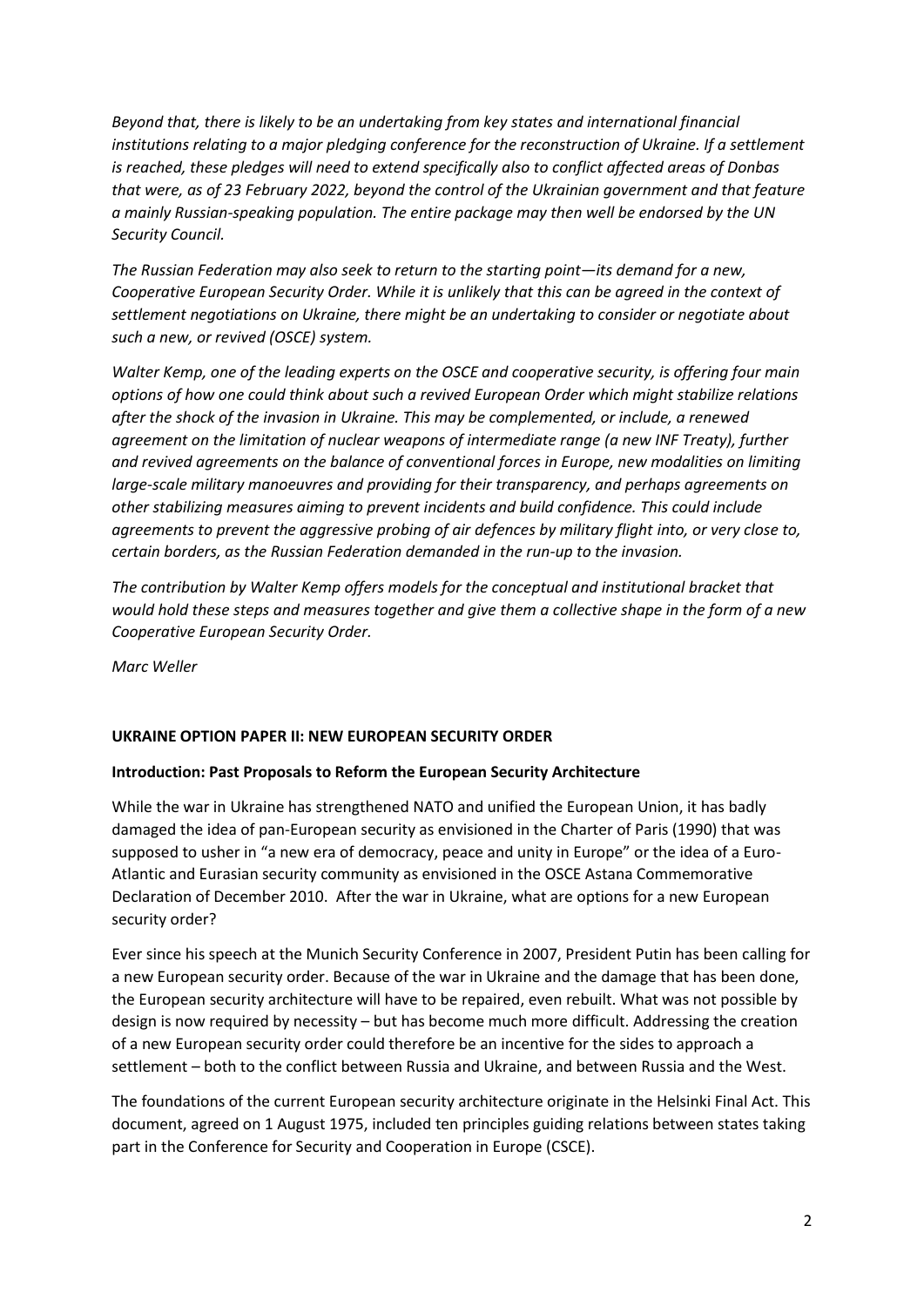The CSCE was one of the few venues for representatives from the West, the Communist bloc and the neutral and non-aligned movement to meet, to have dialogue and to hold each other accountable to commitments that they had made whether it be on arms control or human rights and the rule of law. In the late 1980s, the CSCE was also a valuable forum for negotiating confidence and securitybuilding measures that increased transparency, contacts and predictability across the Iron Curtain.

The dramatic events of 1989/90 led to discussions of a new order in Europe. At a speech in Strasbourg on 6 July 1989, Mikhail Gorbachev proposed the creation of a "European Common Home". With the fall of the Berlin Wall on 9 November 1989, there were calls – not least by Gorbachev – for a Helsinki II. Some argued that the CSCE could become a [new unifying pan-](https://osce-network.net/fileadmin/user_upload/publications/RoadtoParisCharterFINALREPORT.pdf)[European security organization.](https://osce-network.net/fileadmin/user_upload/publications/RoadtoParisCharterFINALREPORT.pdf)

These hopes reached their peak with a summit in Paris on 19-21 November 1990 that resulted in the adoption of the Charter of Paris for a New Europe.

However, the dream of a new era of peace and unity was quickly dashed by wars in the former Yugoslavia and in some newly independent countries of the former Soviet Union including Armenia, Azerbaijan, Georgia and Moldova. To cope with these crises, the CSCE was transformed from being a diplomatic forum into a more operational organization with field missions, institutions, and more permanent bodies.

The transformation from conference to organization was decided at the Budapest Summit of December 1994 where the CSCE changed its name to Organization for Security and Cooperation in Europe (OSCE). However, for the Russians the transformation did not go far enough as they pushed for a Charter to make OSCE commitments legally binding. Furthermore, Russia was increasingly concerned about NATO enlargement. In his remarks to the Summit President Boris Yeltsin warned that Europe risked being divided and there could be a "Cold Peace". Nevertheless, participating States agreed to launch "a broad and comprehensive discussion on all aspects of security, as appropriate, aimed at devising a concept of security for the twenty-first century". This became known as the "security model".

The security model discussion made little progress. Some States advocated the "OSCE First" principle under which participating States would be encouraged to use the OSCE as an instrument of first resort before referring crises to the United Nations. This was little more than an affirmation of the OSCE being a regional arrangement under Chapter VIII of the UN Charter.

But it was increasingly NATO rather than the OSCE that was playing a key role in security issues in Europe. NATO campaigns in Bosnia and Herzegovina in 1995 and Kosovo in 1998 as well as NATO enlargement made Russia increasingly upset.

A new attempt to buttress the European security architecture came at the OSCE Istanbul Summit of December 1999 – months before Vladimir Putin became Russia's President. There, OSCE Heads of State and Government agreed to a [Charter for European Security](https://www.osce.org/files/f/documents/6/5/39569.pdf) that was designed to "contribute to the formation of a common and indivisible security space". There was also agreement on creating a Platform for Cooperative Security to enhance cooperation among European security organizations "on the basis of equality and in a spirit of partnership". Perhaps a more significant accomplishment of the Istanbul Summit was the adoption of the adapted Conventional Forces in Europe (CFE) Treaty.

EU and NATO enlargement as well as "colour revolutions" in Georgia (2003), Ukraine (2004) and Kyrgyzstan (2005) increased Russia's concerns about encirclement. Russia was also becoming more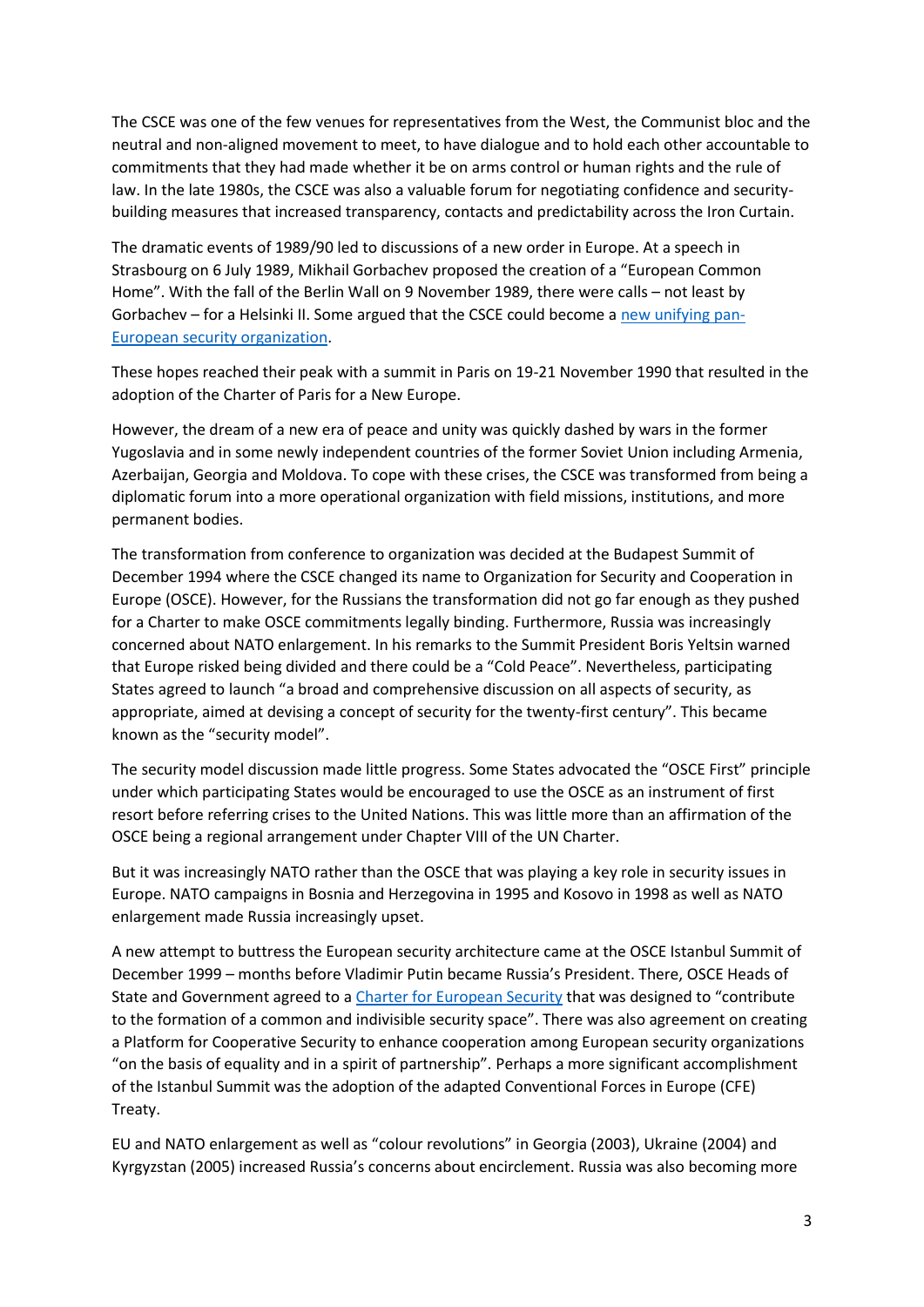assertive. In his speech at the Munich Security Conference in 2007 President Putin criticized double standards, a breakdown of international law, NATO "expansion" and the dangers of a unipolar world. He also warned that some "people are trying to transform the OSCE into a vulgar instrument designed to promote the foreign policy interests of one or a group of countries."

Russia interpreted the promise of NATO membership for Georgia and Ukraine made at the NATO Bucharest Summit in April 2008 as a "direct threat" to Russian security. Russia's move into Georgia that August showed how it was willing to use force to protect "its kin" in a neighboring country – an omen of things to come.

Despite the war in Georgia, an effort was made to repair the European security architecture. President Dmitry Medvedev promoted the idea of a new European security order based on a treaty. At its core, Medvedev's initiative aimed at: 1) universal and legally binding principles; 2) an end to NATO enlargement; 3) a solution to the arms control deadlock in Europe; and 4) a summit of all parties concerned. The ideas were fleshed out in an [address by Foreign Minister Lavrov](https://www.osce.org/files/f/documents/3/a/37721.pdf) at an OSCE meeting on 23 June 2009 and, subsequently (on 29 November 2009), the Kremlin published the draft of a legally binding European security treaty on its website.

The Medvedev initiative found little support among OSCE participating States. Nevertheless, the Greek Chair organized a special Ministerial Meeting in June 2009 on the island of Corfu which resulted in a decision to continue informal discussions at the ambassadorial level in Vienna seeking a "more structured dialogue". This launched the so-called "Corfu process". The process focused more on reform of the OSCE than on rebuilding security through cooperation in Europe.

But new momentum was generated when Kazakhstan took on the OSCE Chairmanship in 2010 and managed to achieve consensus on hosting a summit in Astana (now Nursultan) in December 2010. In a declaration OSCE Heads of State and Government recommitted themselves "to the vision of a free, democratic, common and indivisible Euro-Atlantic and Eurasian security community stretching from Vancouver to Vladivostok, rooted in agreed principles, shared commitments and common goals." They declared that "the time has now come to act, and we must define concrete and tangible goals in addressing these challenges." Unfortunately, at Astana leaders could not agree on a plan of action. Therefore, there was a vision, but no idea how to realise it.

Discussions on reforming the OSCE and the European security architecture continued in the "Helsinki+40" format hoping for a result by 2015, but this was undermined by the Russian annexation of Crimea in March 2014.

The next attempt to rebuild some degree of trust was made under Germany's Chairmanship of the OSCE in 2016. In a decision taken at the Hamburg Ministerial Council meeting Ministers welcomed the "launching of a structured dialogue on the current and future challenges and risks to security in the OSCE area to foster a greater understanding on these issues that could serve as a common solid basis for a way forward". This led to the establishment of the Structured Dialogue process. But despite five years of deliberations it generated few results.

While the crisis in Ukraine dragged on there was little appetite for bold new initiatives to reform the European security architecture while Russia attributed the lack of meaningful dialogue on its security concerns vis-à-vis the West as an impediment to peace in Ukraine.

A new attempt to improve relations came as a result of the summit meeting between Presidents Biden and Putin in Geneva on 16 June 2021. This was followed up by a series of meetings in the framework of a bilateral Strategic Stability Dialogue.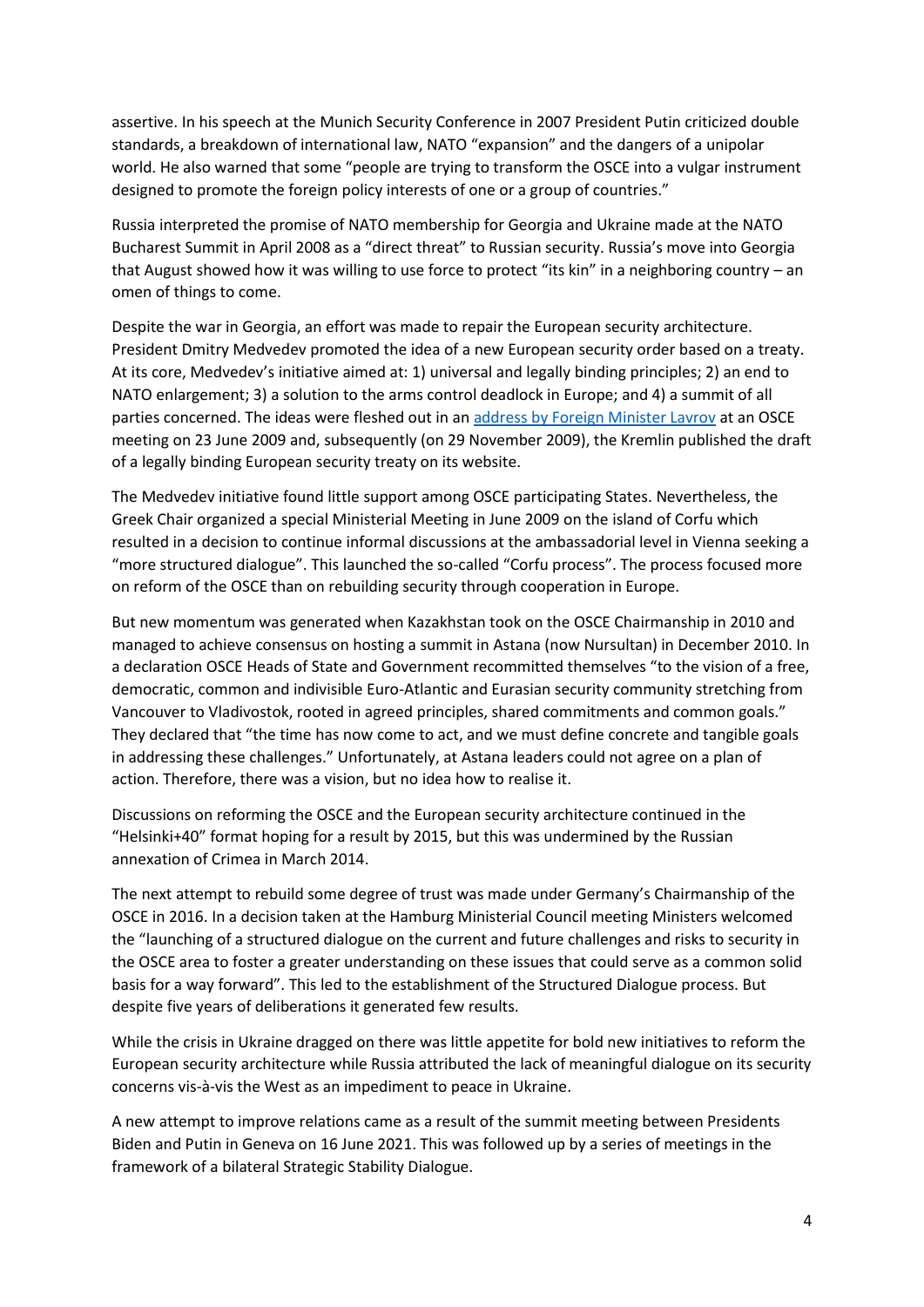After the on-line summit between Presidents Biden and Putin on 7 December 2021, the Russian foreign ministry came up with an [eight point list of demands.](https://russiaeu.ru/en/news/russian-foreign-ministry-statement-dialogue-united-states-and-other-western-countries)

On 17 February 2022, Russia issued a draft text of an "[Agreement on measures to ensure the](https://mid.ru/ru/foreign_policy/rso/nato/1790803/?lang=en&clear_cache=Y)  [security of The Russian Federation and member States of the North Atlantic Treaty Organization](https://mid.ru/ru/foreign_policy/rso/nato/1790803/?lang=en&clear_cache=Y)".

It also released a draft "[Treaty between The United States of America and the Russian Federation on](https://mid.ru/ru/foreign_policy/rso/nato/1790818/?lang=en)  [security guarantees](https://mid.ru/ru/foreign_policy/rso/nato/1790818/?lang=en)".

The gist of these documents is that Russia wants security guarantees, an end to NATO enlargement, more dialogue and confidence-building measures, and no deployment of troops or missiles on the territory of neighboring States.

On 24 February 2022, after an unprecedented build-up of its forces around the Ukrainian borders, the Russian Federation invaded Ukraine which Putin labeled a "special military operation". Within a week, in an emergency special session and acting pursuant to its "Uniting for Peace" resolution 377(V) of 1950, on 2 March 2022 the UN General Assembly adopted resolution ES-11/1 and condemned Russia's "aggression against Ukraine" by a vote of 141 in favour, 5 against, and 35 abstentions (along with a dozen absentees). The overwhelming majority of OSCE participating States voted in favour, including many States of the former Soviet Union.

The war in Ukraine brings to the surface long simmering tensions between Russia and the West and makes them worse – at the expense of Ukraine. This crisis is both a necessity and an opportunity to repair the European security architecture.

This paper considers four options:

- Option 1: Separate Euro-Atlantic and Eurasian security spheres
- Option 2: Return to a Conference on Security and Cooperation in Europe
- Option 3: Reform the OSCE
- Option 4: A high-level meeting to restore order in Europe

#### **Option 1: Separate Euro-Atlantic and Eurasian Security Spheres**

Some would argue that countries within the OSCE do not share the same values, and too much damage has been done by President Putin (and President Lukashenko of Belarus) to have Russia as part of a cooperative security arrangement. The only thing that Russia understands is deterrence: this is not the time for détente or dialogue.

Rather than trying to continue to live together in a bad relationship, why not just separate? Instead of a Euro-Atlantic and Eurasian security community, the Euro-Atlantic half should be strengthened through enlarging the EU to include the Western Balkans and Moldova (and Ukraine?), and NATO should be consolidated and strengthen its partnership with neutral countries like Austria, Finland or Sweden. The Eurasian half of the OSCE area can work together through the Eurasian Economic Union, the Collective Security Treaty Organization, and a revamped Conference on Interaction and Confidence-Building Measures in Asia (CICA).

In this worldview, relations between Russia and the West would be limited to NATO-Russia dialogue or EU-Russia engagement. Dividing lines in Europe would be formalized and effectively end the idea of "indivisible security". The goal would be peaceful co-existence. The OSCE would not necessarily die, but it would drift into irrelevance.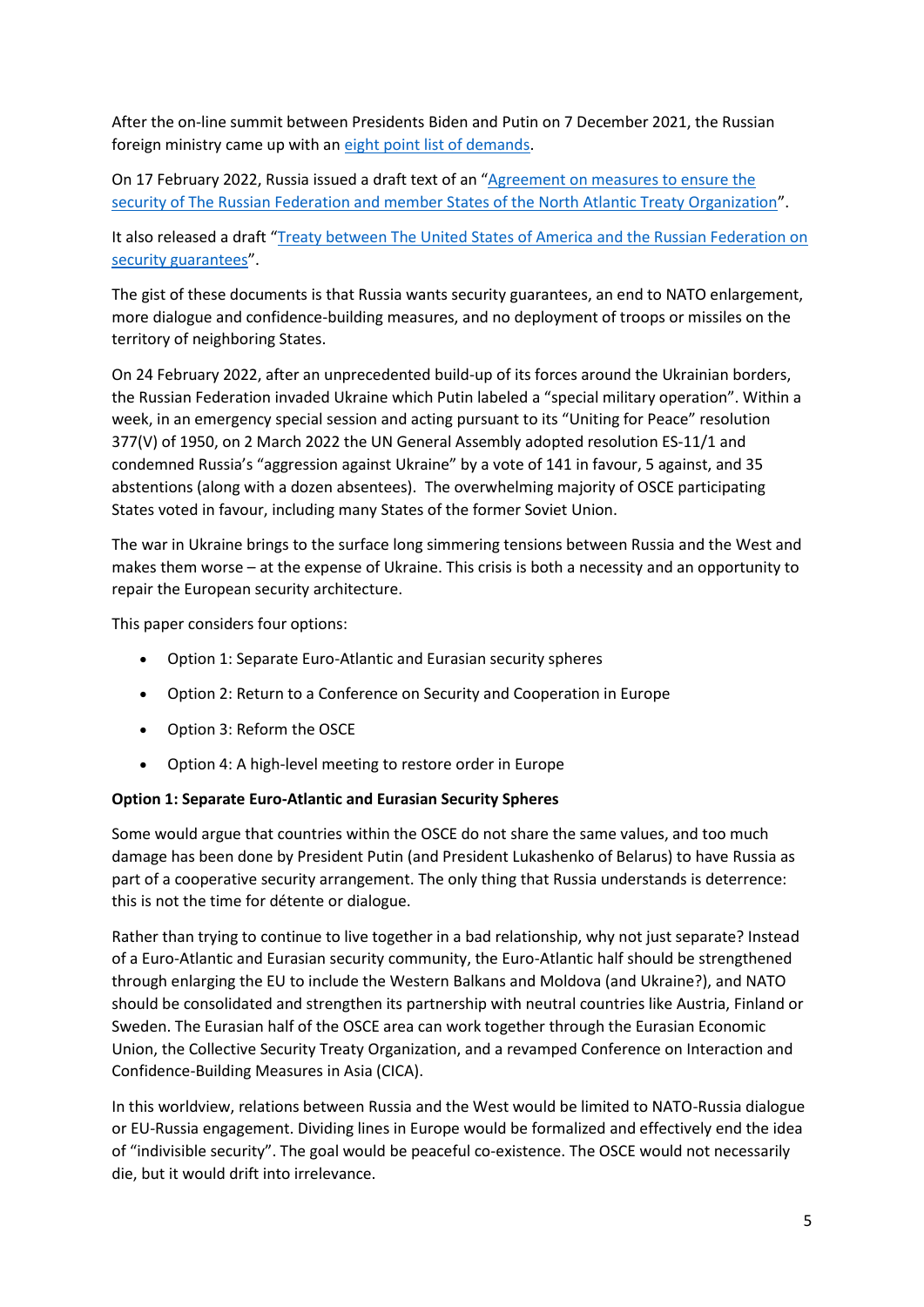But there are at least four flaws in this idea. Firstly, there is no consensus among all EU countries to enlarge. Secondly, such a division would leave a number of countries outside of either bloc and force them to choose between East or West when they benefit from relations with both. Thirdly, while the two halves of Europe may each aim for "strategic autonomy", they will remain inter-connected in many ways. Fourthly, if one of the reasons why we got into this mess in the first place was a failure to find a satisfactory place for Russia in the European security architecture, shutting out Russia completely from post-war security institutions could build up problems for the future and push Russia closer to Eurasian security arrangements or complete isolation.

### **Option 2: A Cooperative European Security Architecture**

An alternative would be to go back to a rather loose conference-like arrangement such as the CSCE. If Western countries do not want to give the OSCE a legal personality (which would make it a fullyfledged international organization), or agree on a legally-binding Charter, and field activities are being progressively closed down, there could be some logic in keeping the OSCE as an inclusive forum for dialogue among non-like-minded countries to maintain channels of communication, work together on issues of common interest, try to (re)build some degree of trust and confidence, and have a common set of guiding principles to enable peaceful co-existence.

One of the main functions of this conference (or "OSCE light") could be to discuss ways of reforming the OSCE (see option 3) and preparing a high-level summit to restore order in Europe (see option 4). Practically speaking, the OSCE could suspend its current business but hold an open-ended series of informal meetings of both the Permanent Council and the Forum for Security Cooperation (which focuses on politico-military issues), and maintain a skeleton staff in Vienna, predominantly for conference services.

As in the 1980s, such a framework could also be the place to negotiate arms control agreements (like a successor to the Adapted Treaty on Conventional Forces in Europe) and mutual balanced reductions of forces and weapons. And it could be a forum to discuss security guarantees, for example for countries "in-between" Russia and the West (especially those where Russian troops are still stationed), as well as for Russia in relation to NATO (which was one of Russia's demands).

Furthermore, the Vienna Document on confidence and security-building measures should be modernized, for example to adjust the thresholds for notifications and inspections of military exercises, to limit the deployment of forces and equipment close to borders and reduce the risk of snap exercises. De-confliction measures could also be agreed to prevent incidents and accidents at sea and in the air. And opportunities should be created for military-to-military contacts, for example to discuss military doctrines, force postures, threat perceptions and the impact of new technologies and weapons systems.

Impulses for these negotiations could come from a revived NATO-Russia Council or a bilateral US-Russia format like the strategic stability dialogue in Geneva. Indeed, some issues will have to be negotiated bilaterally like a reduction of land-based intermediate and short-range missiles perhaps in the context of a successor to the Intermediate-Range Nuclear Forces Treaty that was suspended in 2019.

In these talks, a key passage from the 1999 Charter for European Security which was designed to address the "security dilemma" appears salient.

"Each participating State has an equal right to security. We reaffirm the inherent right of each and every participating State to be free to choose or change its security arrangements, including treaties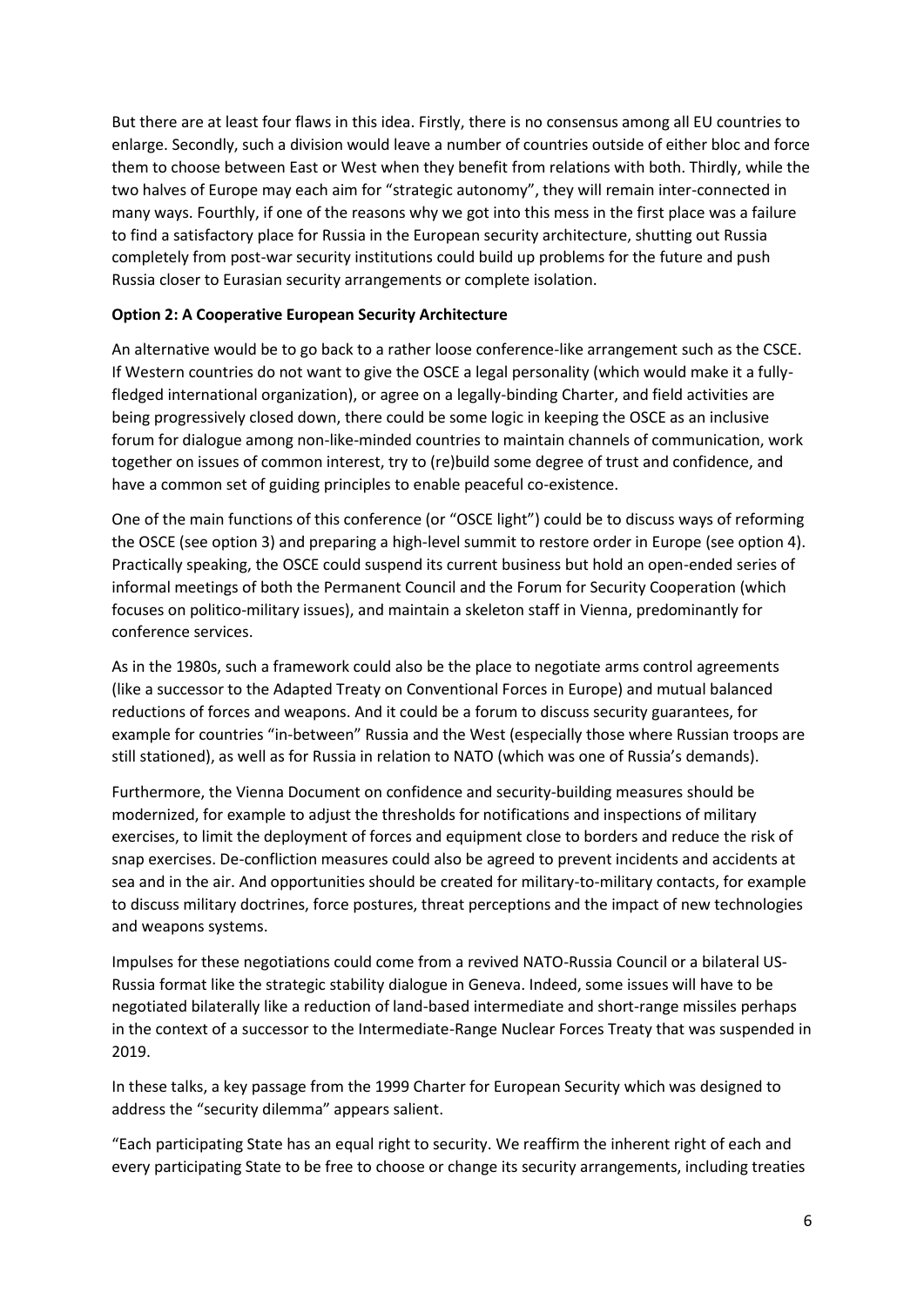of alliance, as they evolve. Each State also has the right to neutrality. Each participating State will respect the rights of all others in these regards. They will not strengthen their security at the expense of the security of other States. Within the OSCE no State, group of States or organization can have any pre-eminent responsibility for maintaining peace and stability in the OSCE area or can consider any part of the OSCE area as its sphere of influence."

# **Option 3: Reform the OSCE**

The current war in Ukraine and the crisis between Russia and the West re-enforce the point that it is hard for the West to live with Russia, but difficult to live without them. Therefore, if option 1 is not to be followed, a security arrangement has to be devised that includes a place for Russia.

One idea would be to dissolve the OSCE and try to create a new pan-European organization. But an advantage of maintaining at least some of the OSCE is that it has a rich collection of commitments that have been agreed by consensus; these would be hard to renegotiate today. Furthermore, the OSCE has an established culture of cooperation and existing negotiating bodies with which all participating States are familiar.

However, the OSCE was in decline before the crisis in Ukraine, and only recovered its relevance due to the deployment of the Special Monitoring Mission to Ukraine. Therefore, this crisis could be an opportunity to reform the Organization.

As the current OSCE Chair-in-Office Foreign Minister Zbigniew Rau of Poland has [suggested,](https://www.gov.pl/web/diplomacy/minister-zbigniew-rau-inaugurates-renewed-osce-european-security-dialogue-in-vienna) OSCE participating States should reflect on the interpretation of fundamental principles for peace and security in Europe: how they understand these principles today and how OSCE principles and commitments can be implemented more effectively.

Other issues that could be considered as part of the reform agenda are a legally binding Charter for the OSCE, reviewing the system of annual rotating Chairmanships, strengthening mechanisms for the pacific settlement of disputes, reforming the human dimension implementation review process, looking at the impact of technology on human rights and the media, and revising the rules of procedure to prevent gridlock caused by consensus. Participating States should also identify issues that require cooperation, like transnational organized crime, terrorism, the impact of climate change on security, cyber security and migration. One of the biggest challenges will, quite simply, be to rebuild a degree of trust.

#### **Option 4: A High-level Meeting to Restore Order in Europe**

The outcome of the process to create a new cooperative security order should be crowned by a Summit at the highest political level. The last such Summit was in the Kazakh capital in 2010 – and so much has changed since then.

Finland has expressed its interest to chair the OSCE in 2025. It would be fitting to renovate a cooperative security architecture in time for the 50<sup>th</sup> anniversary of the Helsinki Final Act. Indeed, before the outbreak of war in Ukraine the President of Finland had proposed a "summit on cooperative security" to revive the spirit of Helsinki.

But calling the event Helsinki 2.0 is probably no longer a good idea. The security situation today is not the same as in the early 1970s. Yes, the Soviet Union had recently marched into Czechoslovakia, but not with the same level of aggression and destruction as the Russian attack on Ukraine in 2022. Furthermore, in the early 1970s there was a willingness on all sides to formalize the status quo and a